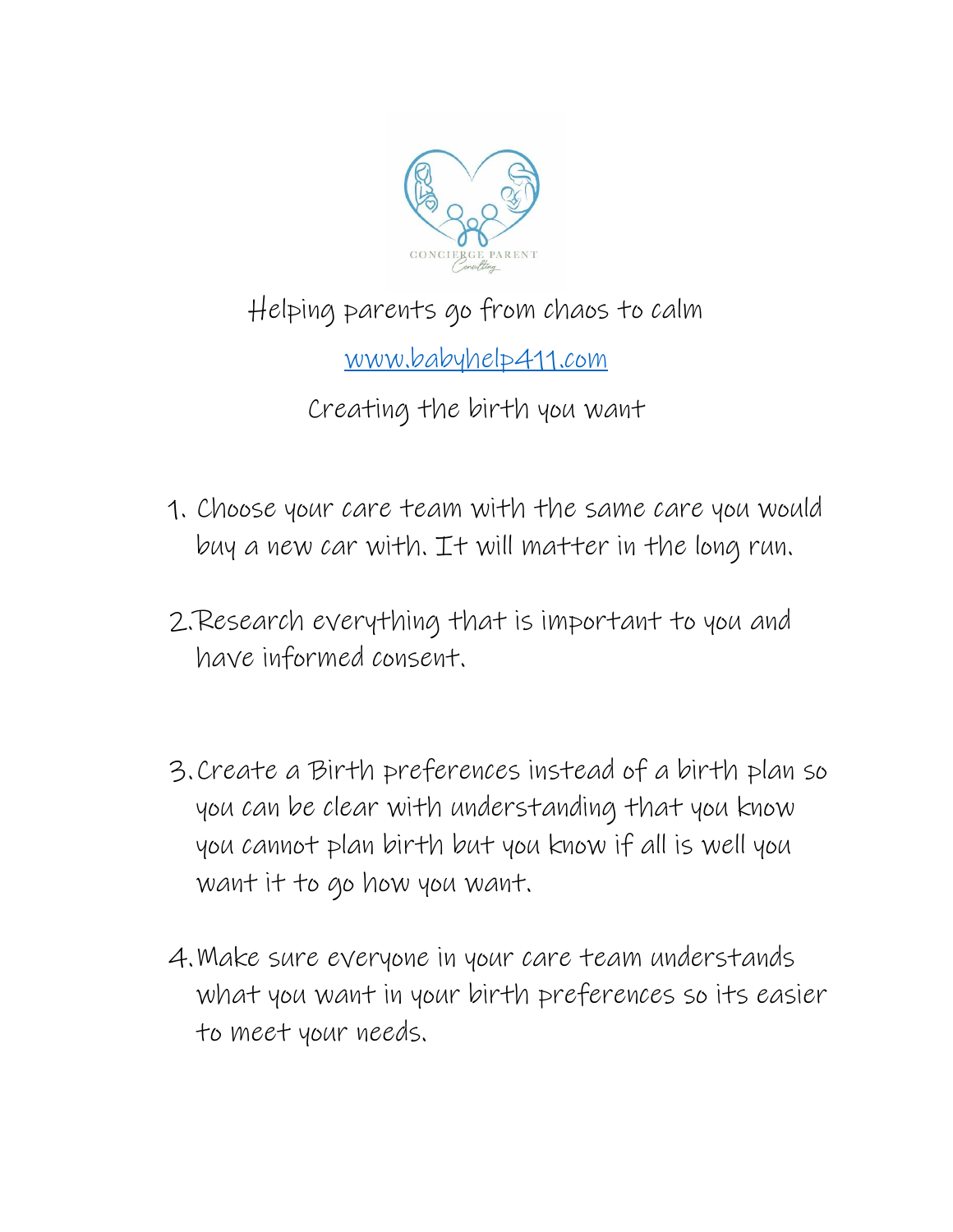- 5. Hire a Doula. Virtual or in person. Hiring someone to give third party support who is there just for you, has been proven in many studies to improve outcomes on physical, emotional and mental levels.
- 6. Know what your rights are. Remember that you can change doctors if you don't like the doctor you have most of the time. If you don't like them now, you won't like them in labor.
- 7. Talk to your baby. Bond, connect, play games. Your baby is growing and learning you before baby is even born. They can feel you.
- 8.Don't get caught up in all the drama of what everyone else does for their birth as " right". What you want may be different than someone else. It doesn't mean its wrong. Just different.
- 9. Look into options for out of hospital birth in your area if you want to. Its better to have all your options looked at then think afterwards you wish you had known. Ask questions to be informed.